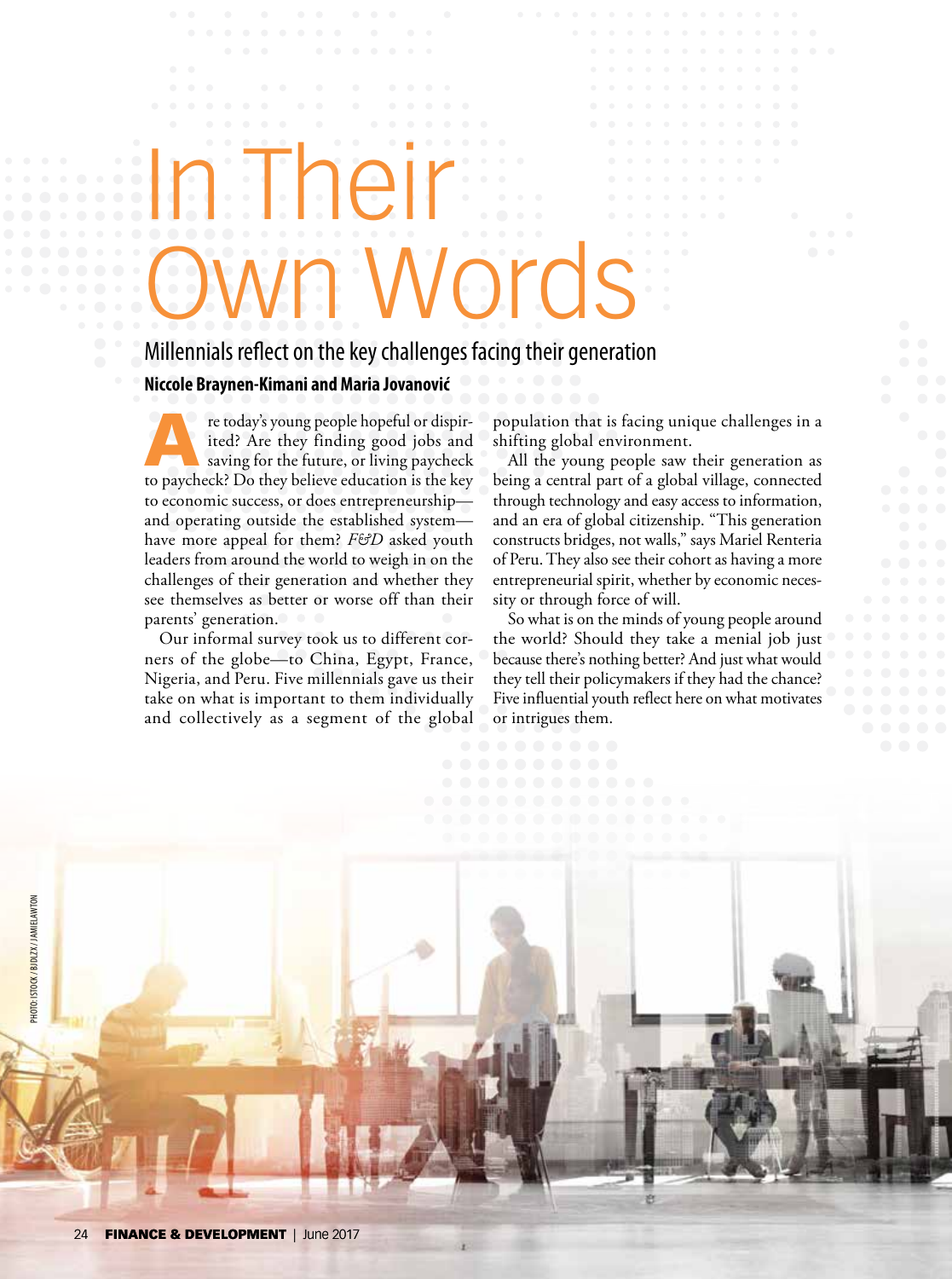ENNIALS AT WORK

PHOTO: ETUC CES

 $\Xi$ Enc



PERU: Mariel Renteria *Cofounder and board member of Kunan, a nonprofit organization that supports young social entrepreneurs* 

Mariel Renteria is a strong believer in the power of education to encourage her country's younger generation to develop a positive, entrepreneurial, and global vision. A deep interest in education is a key driver for young Peruvians, Mariel says. She points to a poll by IPAE AcciÓn Empresarial in CADE Universitario, the foremost university student summit in Peru, that highlighted not only the importance of access to quality education but also a national commitment to the improvement of the education system. She applauds the Peruvian Education Ministry's success in recruiting high-quality, committed, and innovative young public officials. "One fact that differentiates this generation is that today, education is perceived as a fundamental means of furthering individual development and that of society as a whole."

Better and more sustained education can also connect disadvantaged young people in rural areas with opportunities in the cities. "Social inequality is a national issue to tackle as well as a challenge that allows us to be united. The most important contribution from policymakers should be a quantum leap in the national education system, improvements to digital and infrastructural connectivity, and the promotion of additional platforms that connect us with the world."



FRANCE: Thiébaut Weber *Confederal Secretary, European Trade Union Confederation*

"Nature abhors a vacuum," says Thiébaut Weber, invoking Aristotle. This young leader sees innovation as a way forward for youth in his region. "Many innovative projects are underway on the ground in areas like short circuitry, coworking spaces, defense of digital-platform workers, solidarity with migrants, and cooperatives. Young people are taking part in these initiatives. Their will to act is welcomed and needed in the labor movement. Trade unions are tremendous 'fab labs' to realize new ideas."

Thiébaut believes a good job is one in which the worker feels empowered—a founding belief of the labor movement, he notes. "In a good job, workers are also secure and respected, regardless of age and status. Whether on the payroll of a company or self-employed, in the end you are a worker."

He adds that being secure also means being protected against unfair dismissal or from being abusively "deactivated" from an online platform, and having a job that provides a fair wage to allow workers to contribute and benefit from social protection.

He believes too in the need for policymakers to consider young workers as a long-term investment in the future. They should focus not only on growth and job creation but also on the quality of jobs. "A precarious and low-paying job is not 'better than nothing.' Young people are hard workers. But employers and policymakers should not consider this as a sign of docility. They should bear in mind that precariousness contributes to the rise of extremism.'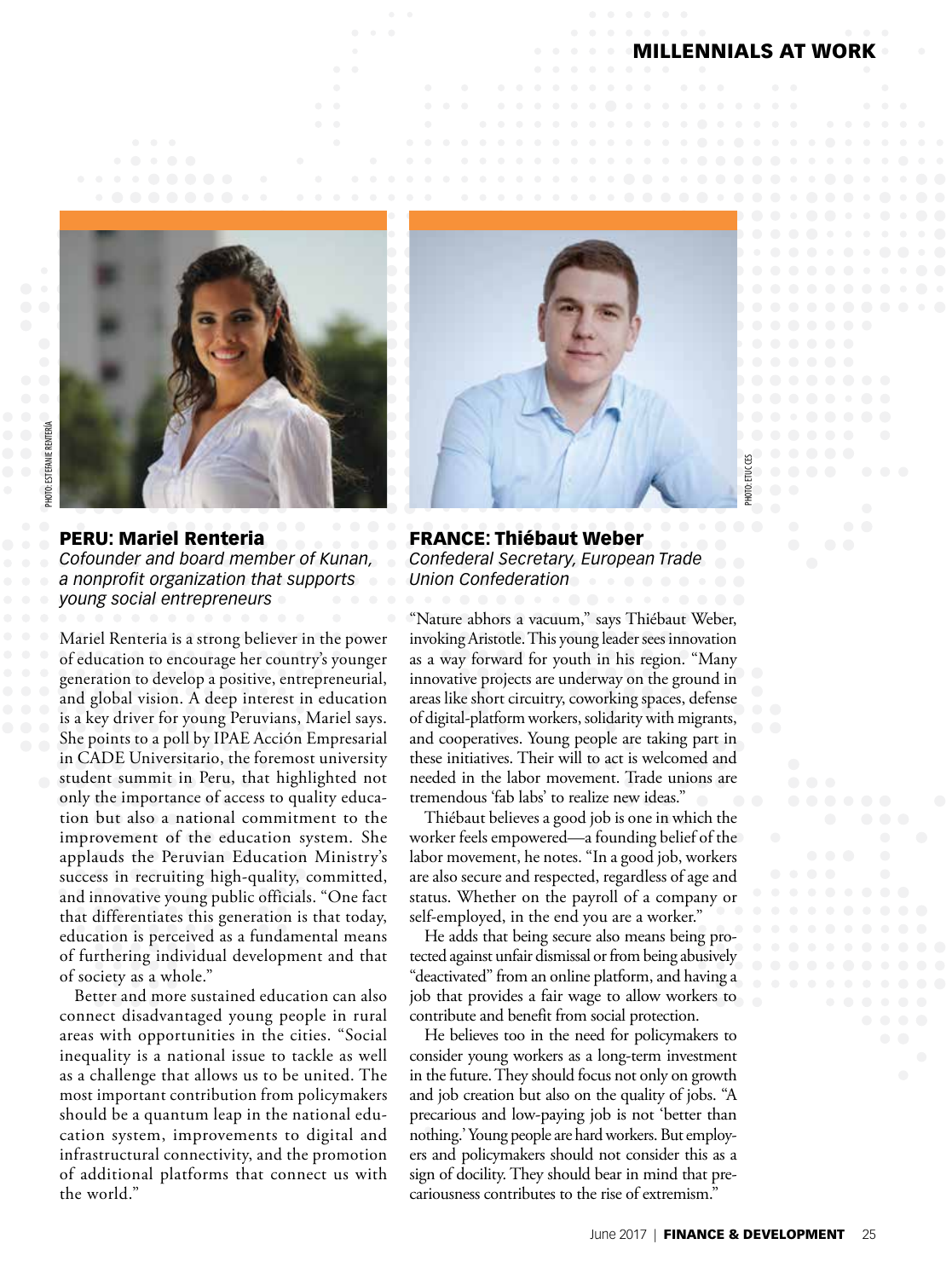## MILLENNIALS AT WORK



EGYPT: Jawad Nabulsi *Founder of Nebny Foundation for Development, an after-school program for primary school students*

Through the Nebny Foundation for Development, an organization he founded, Jawad Nabulsi has had the opportunity to interact with many young people living in the impoverished Manshiet Nasser area of Cairo. Despite having been dealt a difficult hand, he observes, these youths show a remarkable desire to "create, curate, explore, and learn through trial and error." When the formal education and employment systems fail to provide them the tools and opportunities they need, the younger generation secures its own future.

To save themselves from poverty, these young people come up with creative, high-impact solutions to the problems they and their communities face. They are referred to as "invisible entrepreneurs"—operating with low budgets and without the fancy degrees or Ivy League credentials enjoyed by the elite class of entrepreneurs filling the seats at international forums and conferences. But Egypt's invisible entrepreneurs have something better than fame to drive them. "They only seek survival, and that is probably the strongest motive for any social enterprise to take shape," says Jawad. "They do not fit the typical entrepreneurial profile drawn by society."

"can now learn<br>directly from worldrenowned professors anline

Because of their familiarity with the problems facing residents of Manshiet Nasser, these entrepreneurs are in the best position to tackle them. They know the ropes and have the passion to be agents of change.

And just a little goes a long way—the success of these entrepreneurs' projects and ideas leads to a positive feedback loop in the community. As Jawad notes, "the roads between Manshiet Nasser and elite schools have become much shorter." Over the years, several local nongovernmental organizations have begun offering Egyptian youth a chance to supplement their education. "Youth who were once unaware of the world outside of their neighborhood can now learn directly from world-renowned professors online," says Jawad. The opportunities for lifelong learning offered by these organizations were unimaginable for previous generations.

The changes taking place in this poor Cairo neighborhood are largely a result of the motivation and determination of the young entrepreneurs who have actively participated in improving their own lives—and brought their whole community along for the ride. In their triumphs, Jawad finds compelling evidence for identifying and investing in other youth whose passion and innovation "contributes in immense ways to the development of their surrounding environments and societies."